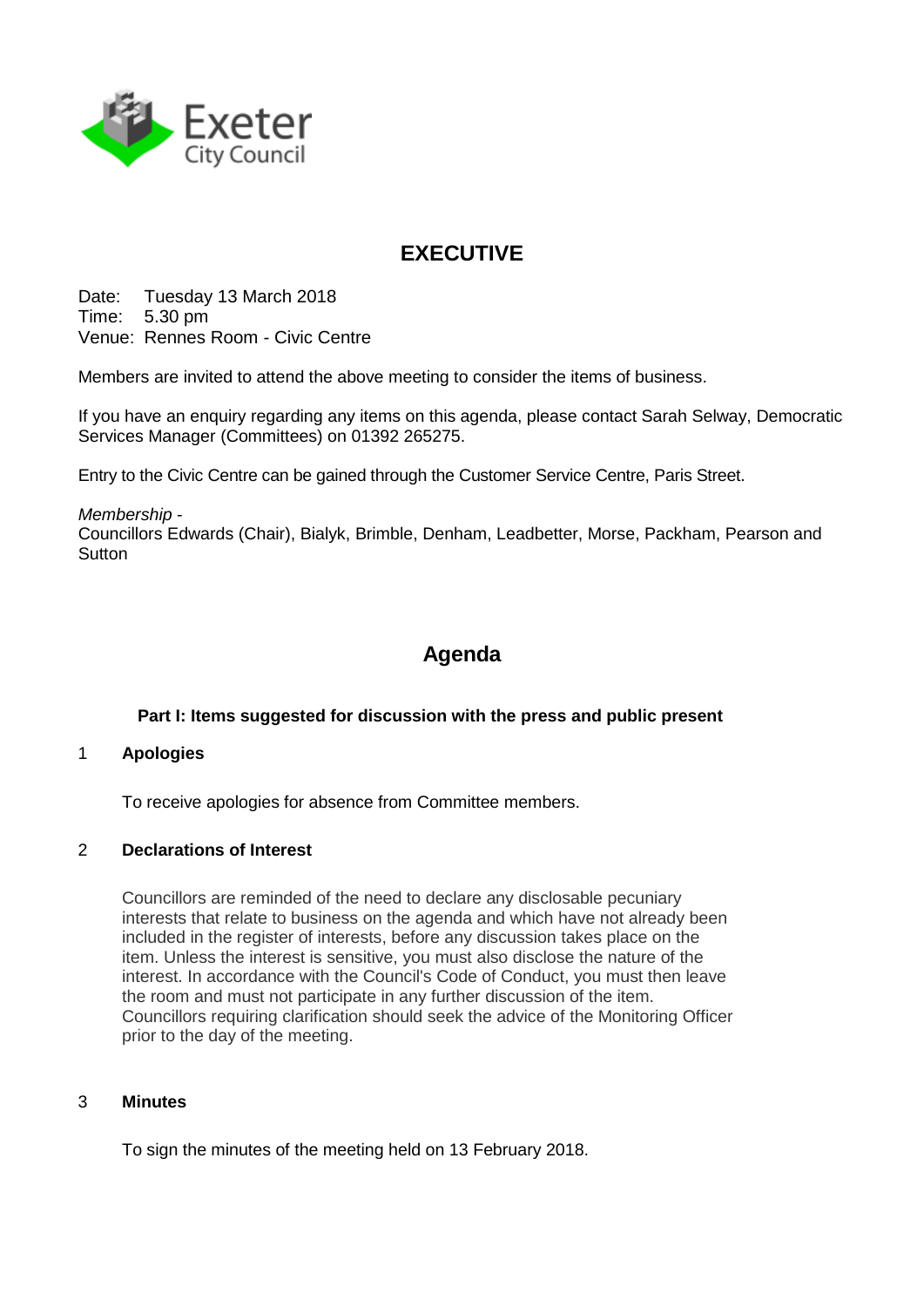### 4 **Local Government (Access to Information) Act 1985 - Exclusion of Press and Public**

**RESOLVED** that, under Section 100A(4) of the Local Government Act 1972, the press and public be excluded from the meeting during consideration of item 14 on the grounds that it involves the likely disclosure of exempt information as defined in paragraph 3 of Part I, Schedule 12A of the Act.

### 5 **Major Grants Panel Minutes 22 February 2018**

| To receive the minutes of the Major Grants Panel on 22 February 2018.               | (Pages $5 -$ |
|-------------------------------------------------------------------------------------|--------------|
| Leisure Complex and Bus Station Programme Board Minutes 5 March 2018<br>- to follow |              |

To receive the minutes of the Leisure Complex and Bus Station Programme Board on 5 March 2018.

## 7 **Corporate Peer Challenge**

|    | To consider the report of the Chief Executive & Growth Director.                                                      | (Pages 9 -<br>30)   |
|----|-----------------------------------------------------------------------------------------------------------------------|---------------------|
| 8  | <b>Housing Stock Condition Survey</b>                                                                                 |                     |
|    | To consider the report of the Director (BA).                                                                          | (Pages 31<br>$-40)$ |
|    | People Scrutiny Committee considered the report at its meeting on 12 March<br>2018 and its comments will be reported. |                     |
| 9  | <b>Community Grants and Community Builders Update</b>                                                                 |                     |
|    | To consider the report of the Programme Manager – Communities.                                                        | (Pages 41<br>$-48)$ |
|    | People Scrutiny Committee considered the report at its meeting on 12 March<br>2018 and its comments will be reported. |                     |
| 10 | <b>Food Waste Collection</b>                                                                                          |                     |
|    | To consider the report of the Cleansing and Fleet Manager.                                                            | (Pages 49<br>$-54)$ |
|    | Place Scrutiny Committee considered the report at its meeting on 8 March 2018<br>and its comments will be reported.   |                     |
| 11 | <b>Freedom of the City Procedures</b>                                                                                 |                     |
|    | To consider the report of the Corporate Manager, Democratic & Civic Support.                                          | (Pages 55<br>$-62)$ |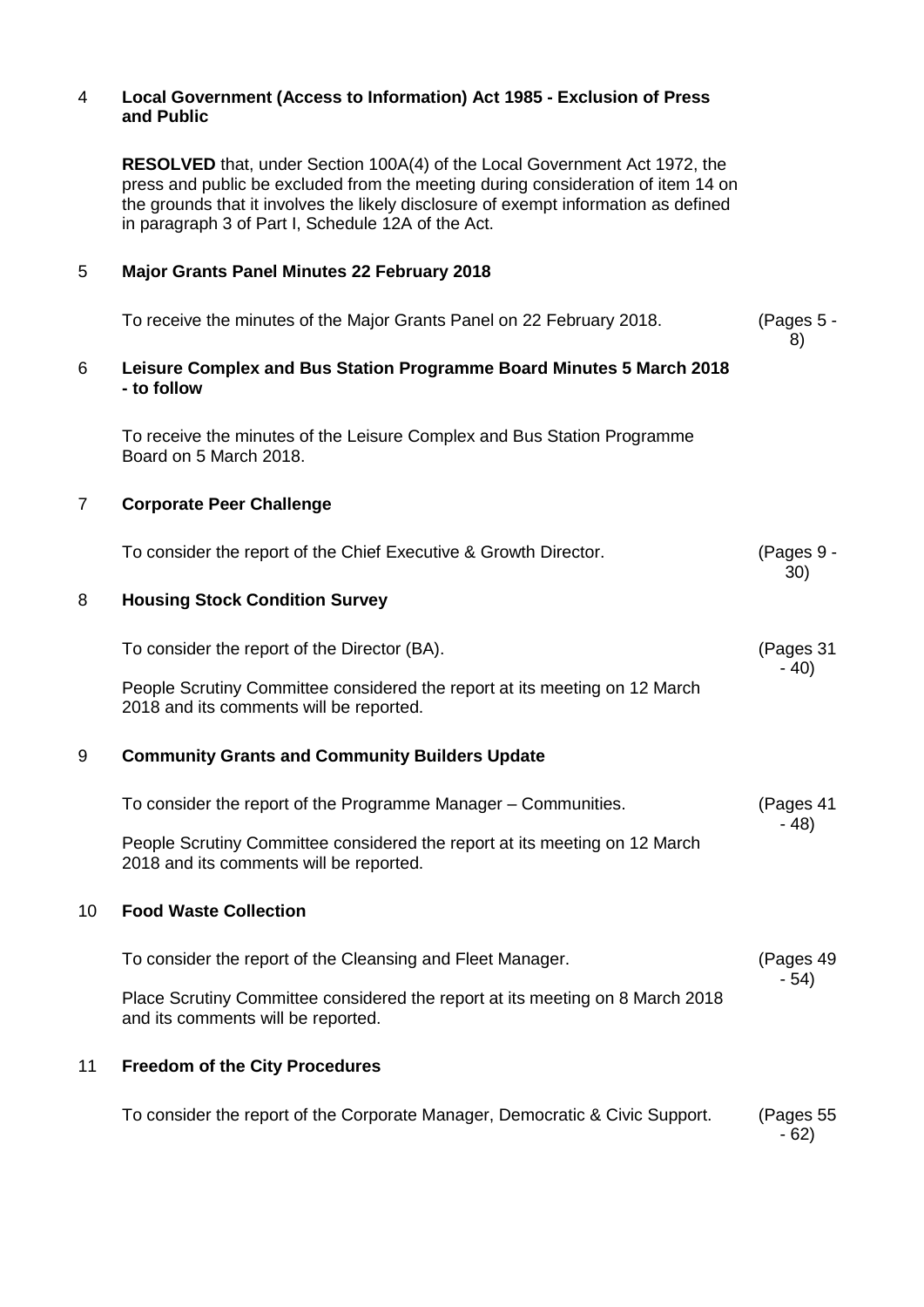#### 12 **Lord Mayoralty**

To nominate the Lord Mayor Elect and the Deputy Lord Mayor Elect for the 2018/19 Municipal Year.

#### 13 **Representation at Magistrates Courts and Court**

Representation at Court

In accordance with section 223 of the Local Government Act 1972, authorisation is sought to allow the following officer to represent the Council at the County and Magistrates Courts:-

Jayne Hanson – Service Improvement Lead (Payments)

Representation at Magistrates Courts

In accordance with section 223 of the Local Government Act 1972, authorisation is sought to allow the following officers to represent the Council at the Magistrates Court in Council Tax and Business Rates cases:

Jayne Hanson – Service Improvement Lead (Payments) Karen Holmes – Council Tax Collection Team Leader Kevin Hughes – Service Improvement Lead (Local Taxation) Guy Burnley – Business Rates Manager

#### **PART II: Items suggested for discussion with the press and public excluded**

No representations have been received in respect of the following items in accordance with the Local Authorities (Executive Arrangements) (Meetings and Access to Information) (England) Regulations 2012.

#### 14 **Rennes House options**

To consider the report of the Director (BA).

(Pages 63 - 74)

People Scrutiny Committee considered the report at its meeting on 12 March 2018 and its comments will be reported.

#### **Date of Next Meeting**

The next scheduled meeting of the Executive will be held on **Tuesday 10 April 2018** at 5.30 pm in the Civic Centre.

#### **A statement of the executive decisions taken at this meeting will be produced and published on the Council website as soon as reasonably practicable.**

Find out more about Exeter City Council services by looking at our web site *http://www.exeter.gov.uk.* This will give you the dates of all future Committee meetings and tell you how you can ask a question at a Scrutiny Committee meeting. Alternatively, contact the Democratic Services Officer (Committees) on (01392) 265115 for further information.